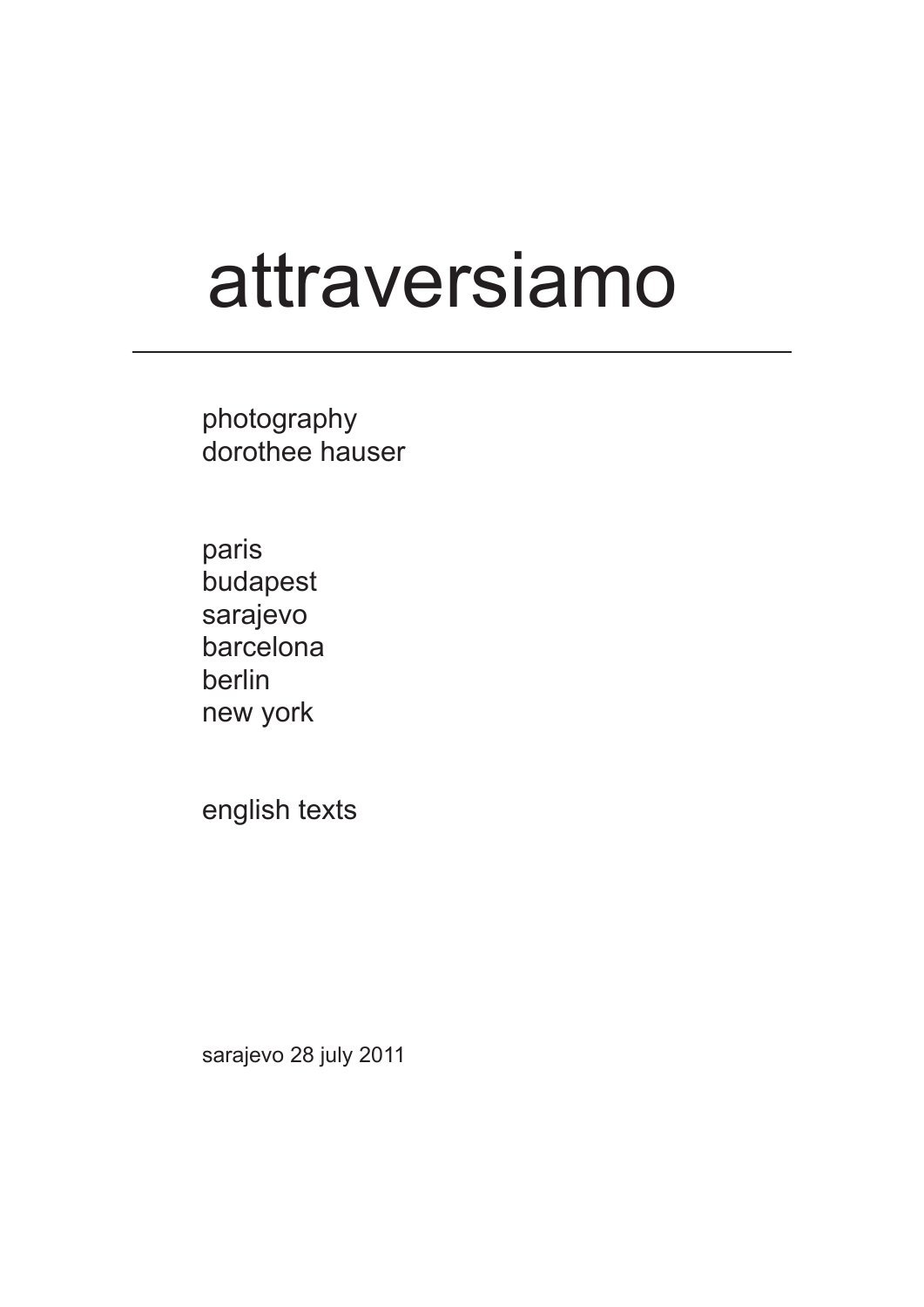# Paris

*The lull before the storm*

the peace in the photograph gives no indication of the commotion that is about to follow in order to catch the train at the Gare de l'Est.

a moment suspended in time in the heights of the Père Lachaise cemetery

A bit of luck

A ray of sun

I felt a reassuring sense of familiarity as the lens came closer like a hand on my shoulder.

Mélanie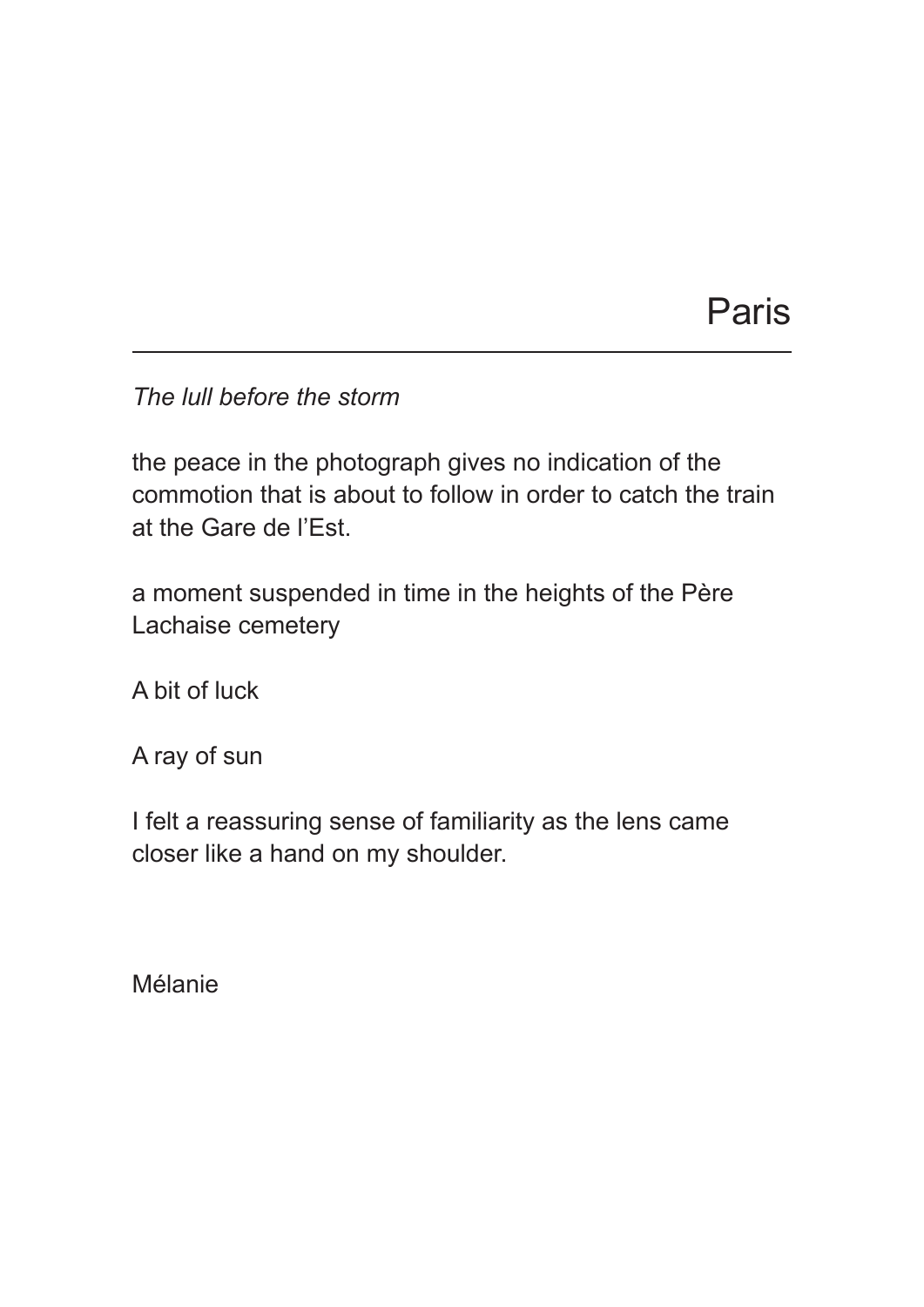# Budapest

#### *Lánchíd – The Chain Bridge*

The postcard in your hand is the first image of the city. Many never get any further than that: Budapest = The Chain Bridge.

Of course, that which has become a cliché was once important. The Chain Bridge was the first bridge that connected the venerable, aristocratic, sedate and historical, hilly and green Buda with Pest. A new city built on flat grounds that was loud and boasted exciting artistic and bohemian influences.

On this bridge Dorothee has found a corner that makes all this disappear, and only the architectural miracle appears, the myriad daubs, and below the ice floes on the Danube. And somewhere the morose morcos Katinka, who doesn't like being photographed… I was curious to see which colour would dominate in the image, almost praying that it wouldn't be the cold blue of the Mettmenstetter kitchen. The Katinka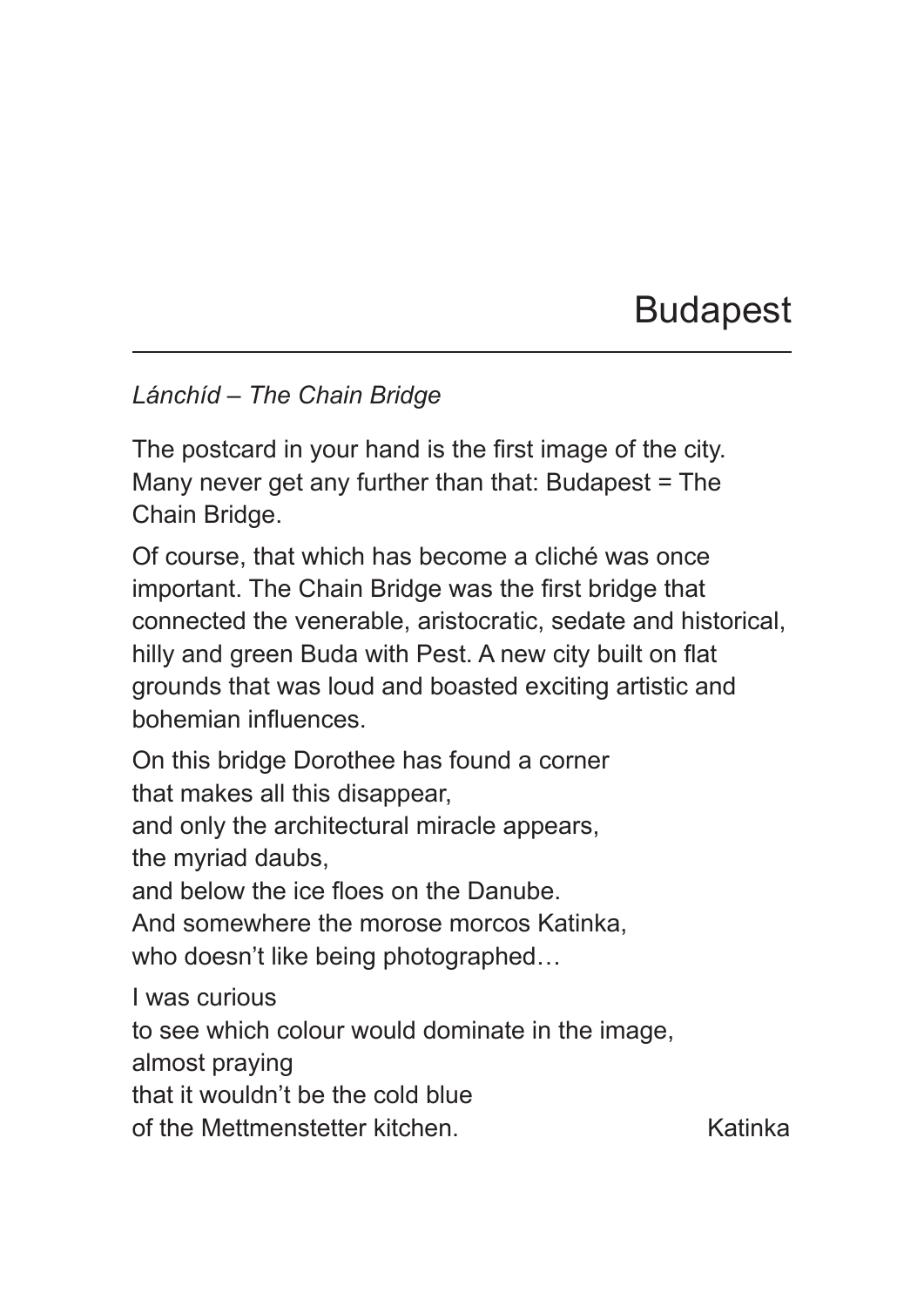#### Berlin

"Bonjour tristesse" – the gentle melancholic welcome to a new day would appear to have been made with the Berlin district Kreuzberg in mind which, though urban, retains a village-like charm. Time passes slower here than elsewhere. Here poverty is not hidden away, instead it sets its stamp on everyday life in the narrow streets and sidewalks. Despite its harshness and the dirt the district and its denizens elicit tender affection.

The Oberbaum Bridge used to connect West Germany with East Germany. It could not be crossed for decades. Now it forms a passageway within the district Kreuzberg-Friedrichshain.

Mira was born in Kreuzberg. Her parents were born and raised respectively in East Germany and in the Federal German Republic. The Oberbaum Bridge is one of the most beautiful bridges in the city.

**Christiane**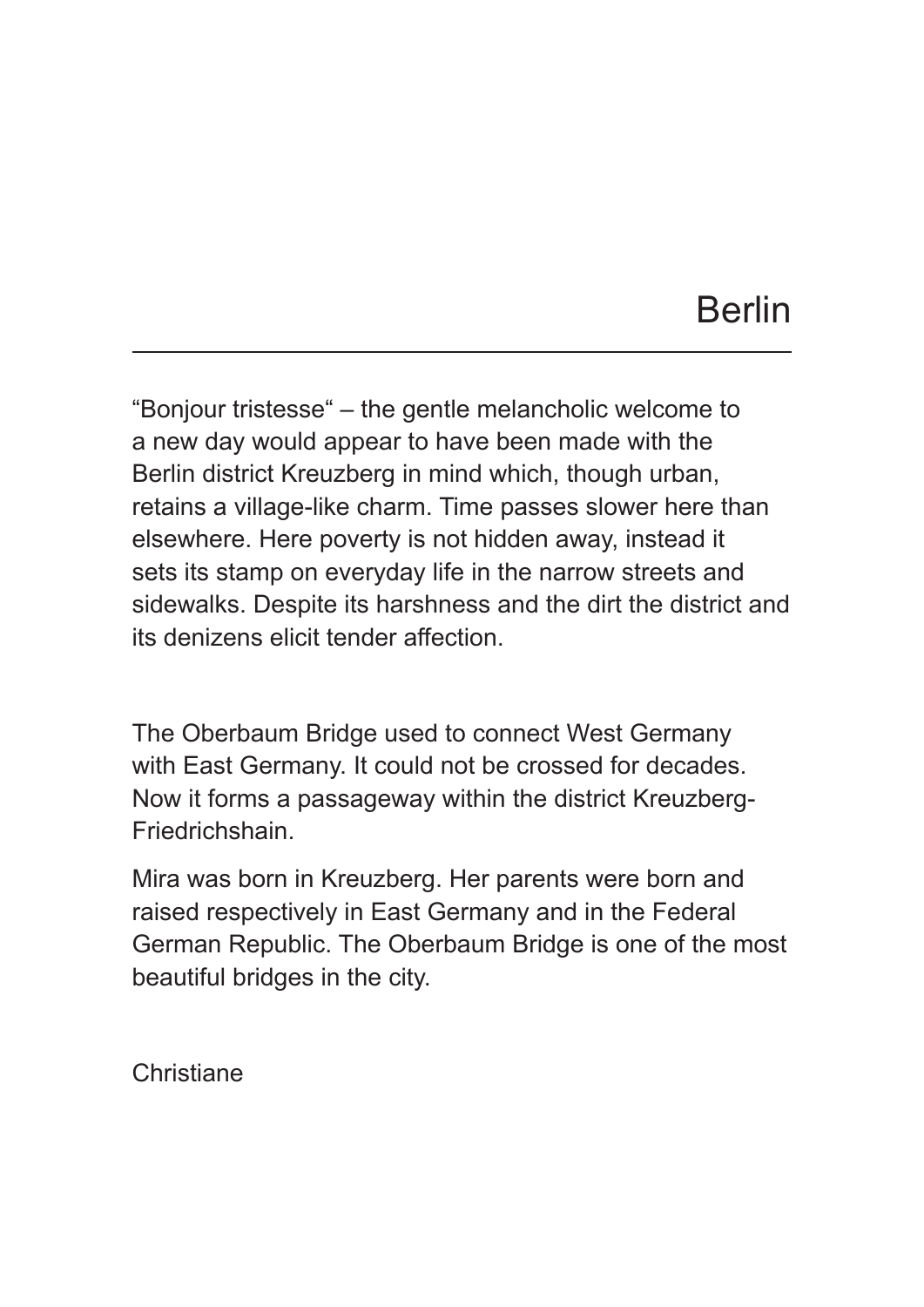That's me standing at the station or rather the "željeznička stanica" in Sarajevo one afternoon in the year 2006. Dorothee is trying to take a number of pictures while two-year-old Dimitrij is hanging onto her right leg. We're standing on an empty track one gray day which is quite cold considering that it is summer, with the occasional old train passing by.

The present train station was built after World War II in the monumental style of socialist realism. During the siege of the city between 1992 and 1995 the station's infrastructure suffered substantial damage. For a long time no trains travelled over the rusty tracks.

The station building was continually under fire and stood there like a specter. All connections with the rest of former Yugoslavia, and therefore the rest of Europe were severed for years. Even today, more than ten years after the war, hours can pass before a train stops or passes.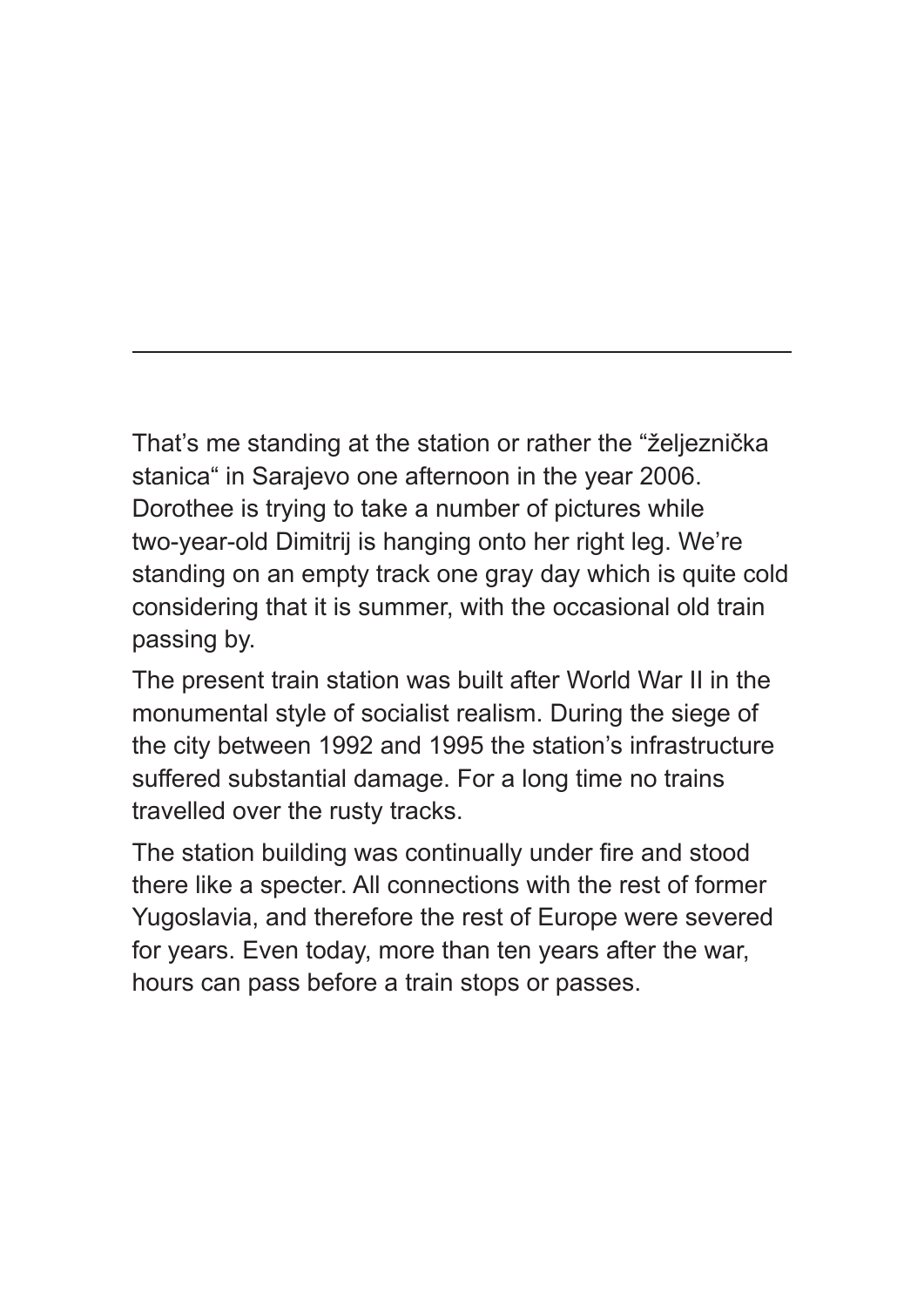# Sarajevo

Yet many of my friends that visit me from other countries insist on taking the train to Bosnia even though it's much slower, even though, sometimes you may suddenly be asked to get off and get on a bus because the tracks are being replaced.

It's a good feeling to see that there are more and more travelers at the "željeznička stanica" in Sarajevo.

Jasmina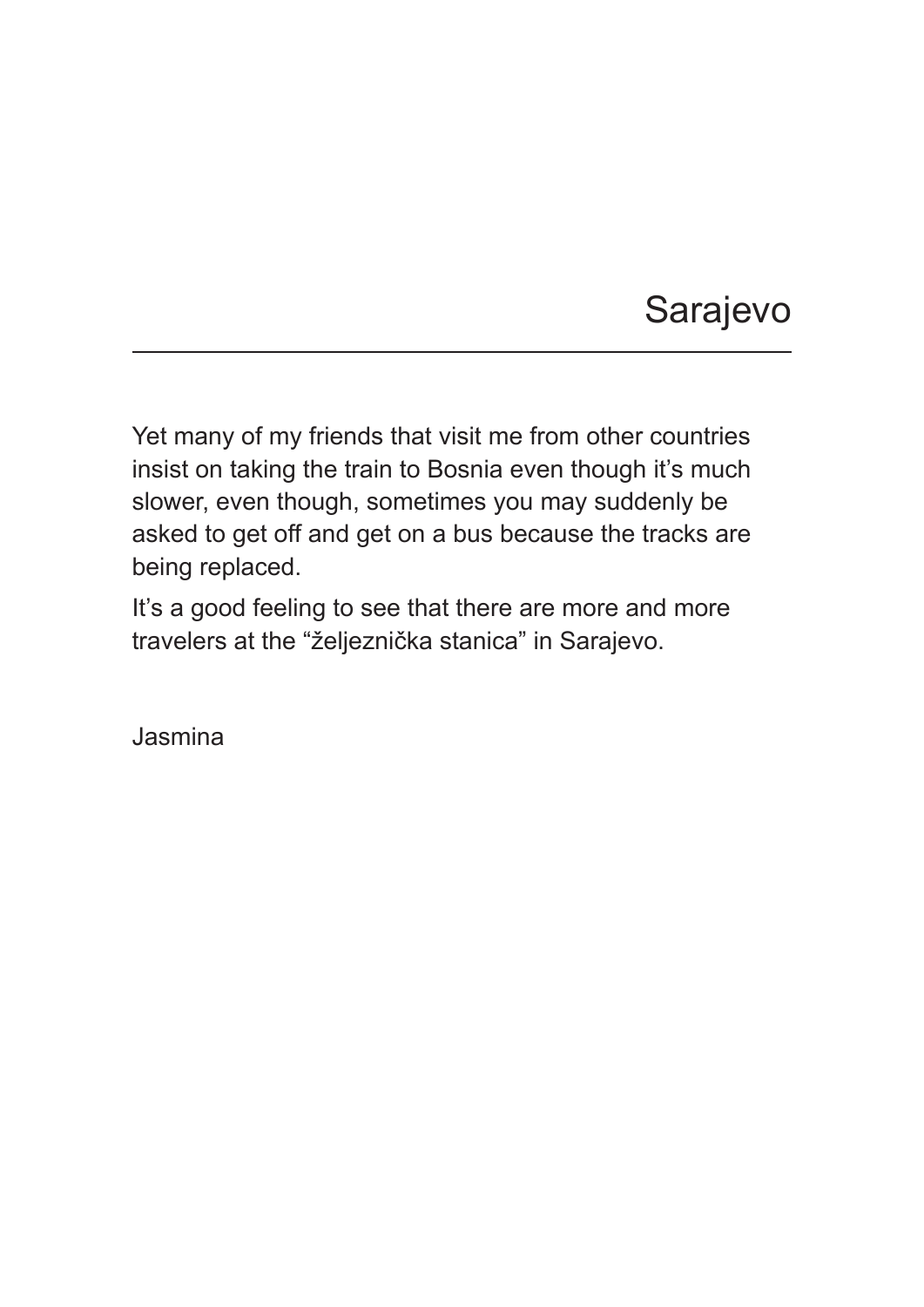#### Barcelona

"Un manto de nubes chispeando electricidad cabalgaba desde el mar. Hubiera echado a correr para guarecerme del aguacero que se avecinaba, pero las palabras de aquel individuo empezaban a hacer su efecto. Me temblaban las manos y las ideas.

Alcé la vista y vi el temporal derramarse como manchas de sangre negra entre las nubes, cegando la luna y tendiendo un manto de tinieblas sobre los tejados y fachadas de la ciudad. Intenté apretar el paso, pero la inquietud me carcomía por dentro y caminaba perseguido por el aguacero con pies y piernas de plomo. ...."

(La Sombra del Viento, Carlos Ruiz Zafón)

**Esmeralda**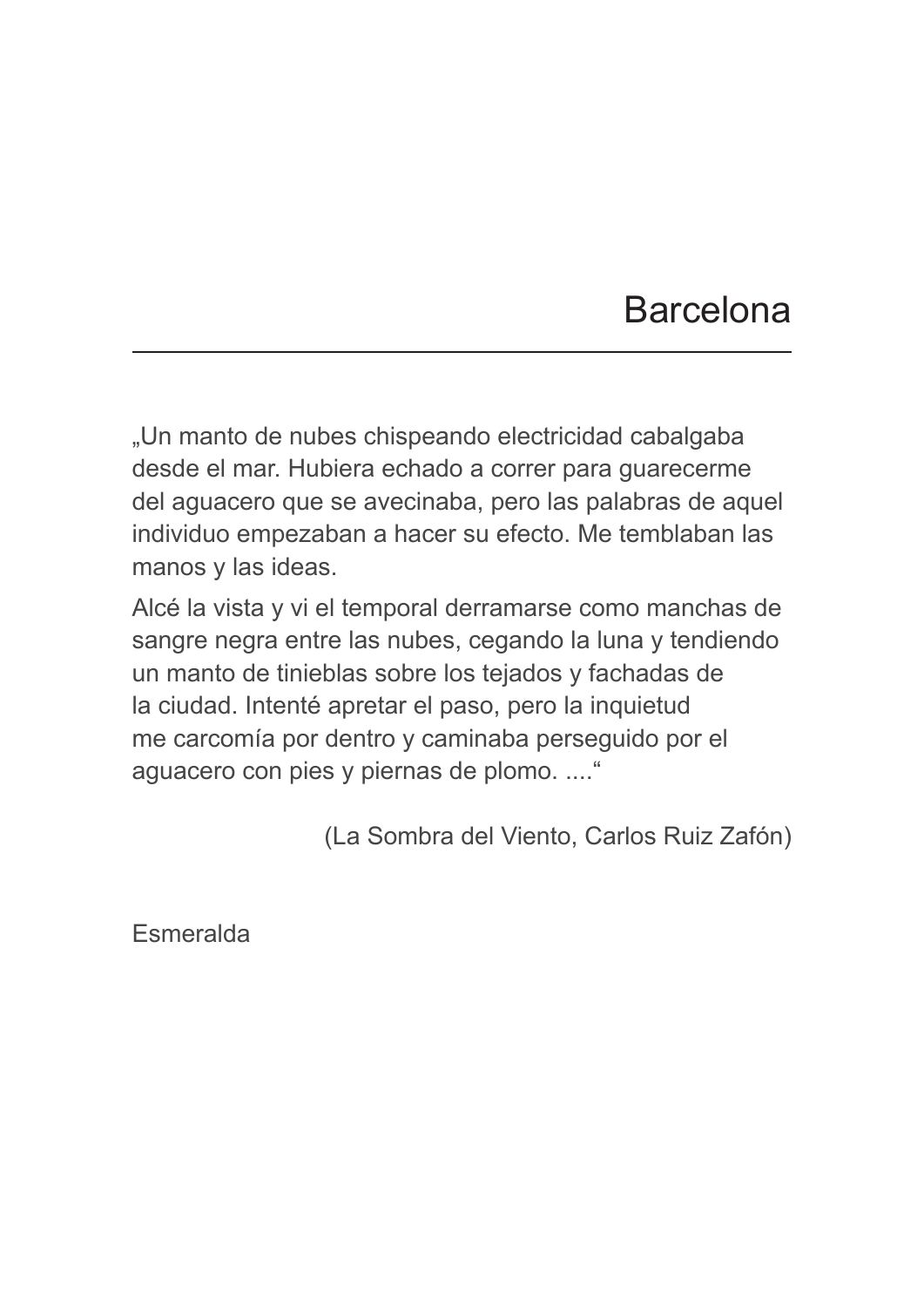### New York

Date: Thu, 18 Sep 2008 17:48:21 -0400 From: noa@gmail.com To: do@hotmail.com Subject: Re: ...still no film...

\_\_\_\_\_\_\_\_\_\_\_\_\_\_\_\_\_\_\_\_\_\_\_\_\_\_\_\_\_\_\_\_

Dear Do

I talked to the post office today and they said that they attempted delivery on September 13 and you should contact your local post office. The tracking number on the receipt is EH 428402950 US, I don't know if this will help but I hope so!

Let me know what happens!

I guess the last minute suspense is part of the project- flights, thunderstorms, postal mishaps. Ironic considering the portraits are so serene, a figure standing still in the frame...

On Thu, Sep 18, 2008 at 8:47 AM, Do <do@hotmail.com> wrote:

Liebe Noa,

How are you? It didn't arrive today neither....I start getting a little bit worried, where could the film be.....?

bis bald

Dorothee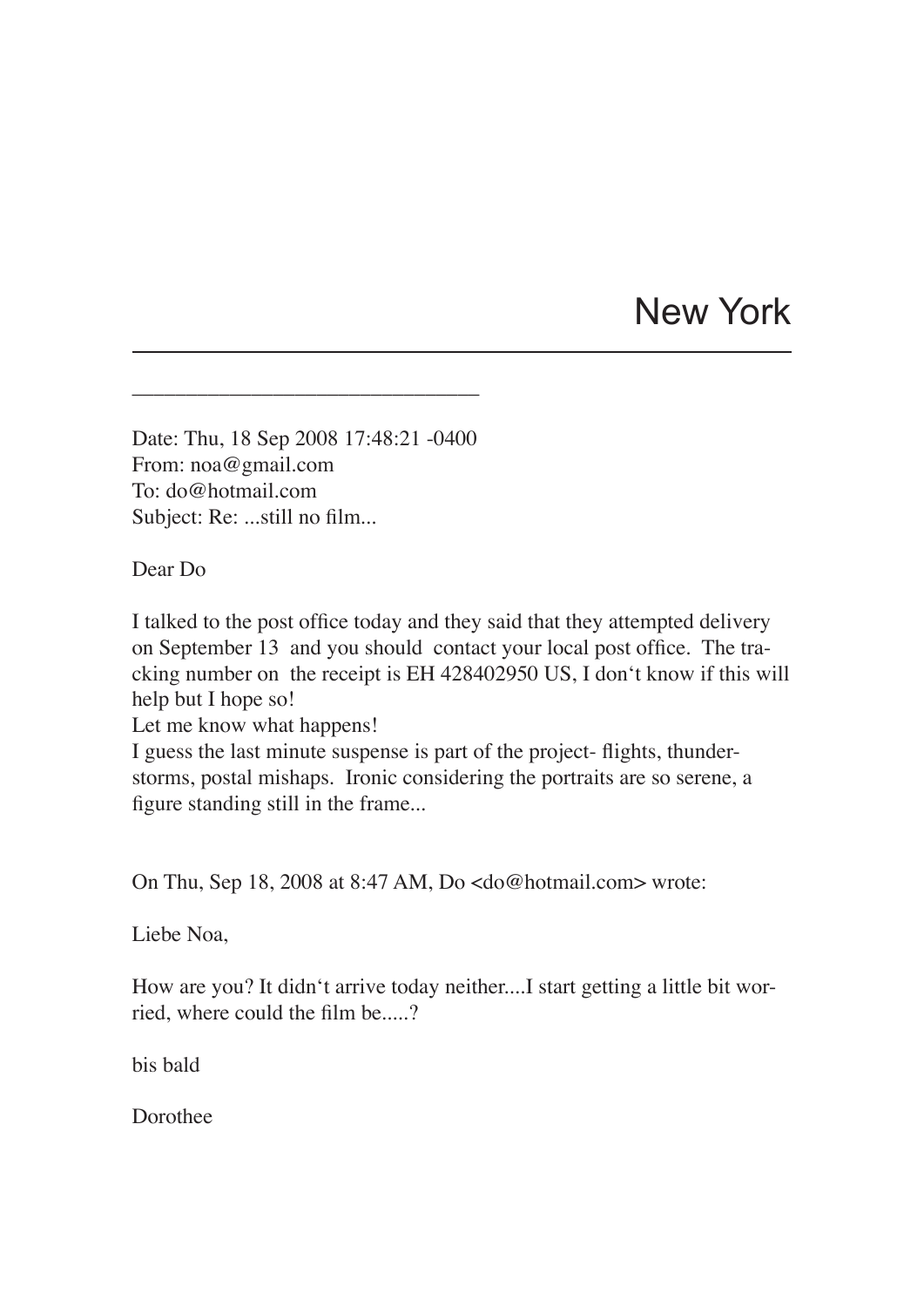> From: noa@gmail.com

> To: do@hotmail.com

> Subject: Re: einladung 3.oktober 08

 $\geq$ 

> Great! I am also looking forward to seeing them. We did have fun with it, ending with a walk along the waterfront. The area I always called . Wasteland Park", down at the waterfront in Williamsburg, I'm sure we walked there. It has been cleaned up so much and turned into a real park. Gone are the days of crazy overgrown weeds, burned out cars stripped down to rusted skeltons, a swamp formed by a fire hydrant that had been leaking for years. Next to huge 40 story luxury condominiums being built...it's pretty different. But looks nice. Anyways, wish I could be there for the opening. Have a nice weekend!

> xoNoa  $\geq$ > On Fri, Sep 12, 2008 at 12:53 PM, Do wrote:  $\geq$ > Liebe Noa,  $\geq$ > this sounds perfect and fits into the way I made my pictures.... in Saraje-

vo with Dimi hanging on my leg and only 20 minutes time before going to the Airport....I hope you had still some fun doing it? and Im very excited to see the pics. the film didnt arrive yet. I guess on monday. thank you very much...

> I write to you when it arrives.

 $>$ 

> love

> do

\_\_\_\_\_\_\_\_\_\_\_\_\_\_\_\_\_\_\_\_\_\_\_\_\_\_\_\_\_\_\_ > Date: Fri, 12 Sep 2008 17:42:10 -0400